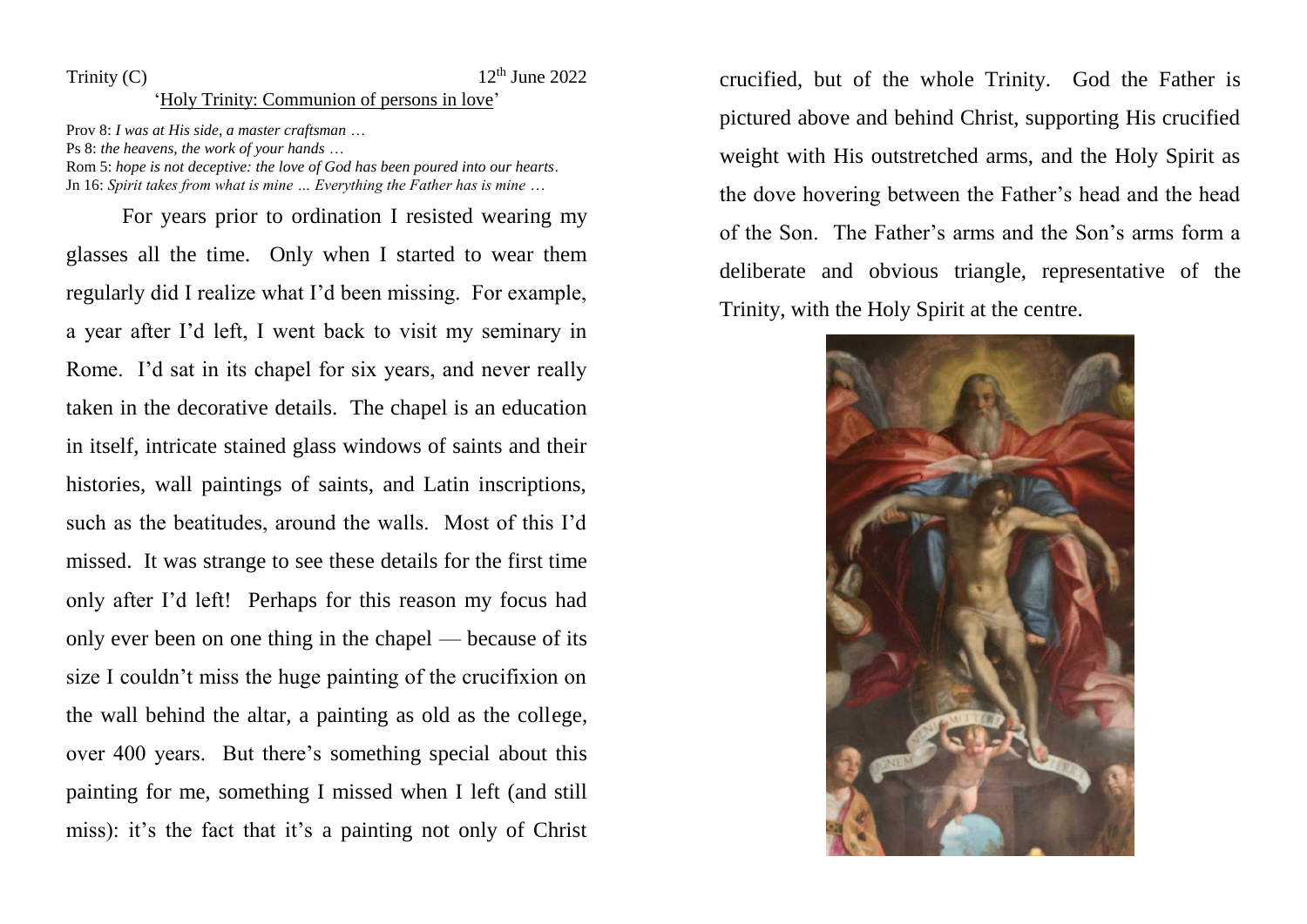Now it's funny, but when one has stared at this image for 6 years, one grows very used to it. I still really miss it — the figures of the Father and the Holy Spirit surrounding, supporting, flanking the Christ figure  $$ because that painting in Rome really seemed to bring the Holy Trinity to life. It shows that the Trinity acts together — one God, one love for the world, one plan for the universe. No longer does the Trinity just seem like some sort of intellectual feat to force one's mind round — 'God is one God, and three persons.' Instead, the Trinity is seen as a living relationship of persons.

It is a key part of what is distinctively Christian, to appreciate that "God is three and God is one." Together with the Jewish people and Islam, yes, we worship the one true God. But we do not know Him just as one unchanging monolithic godhead, single and solitary. We know so much more than that. Through the life of Jesus, and through the experience of Pentecost, we know that all three are the one God, Father, Son and Holy Spirit. Jesus's life and teaching attest to it: He speaks to us of God His Father,

and He explains at length the nature of His Father, loving and merciful; He speaks to us of the Spirit as the Spirit of Him and of His Father, and He promised Him, and sent Him.

Through the early Church centuries there were endless, and sometimes bitter, debates as to how to understand this relationship of Father to Son and Spirit. Some went to one extreme and thought of the Son and the Holy Spirit as lesser gods, created by the one true God, the Father. Others went to the other extreme, and saw the Father, Son and Spirit merely as three different 'faces' of the one God. But no, the Church hung onto and clung something more difficult to grasp, but something more true: that there is one God, and three persons, co-equal in everything, acting together, but distinct in their relationship. The development of the Christian creeds, going back to the Church councils of the  $4<sup>th</sup>$  c. in Nicaea and Constantinople, allowed for a carefully constructed expression of the Church's belief. Today, in fact, Trinity Sunday, now we're out of the Easter season, we will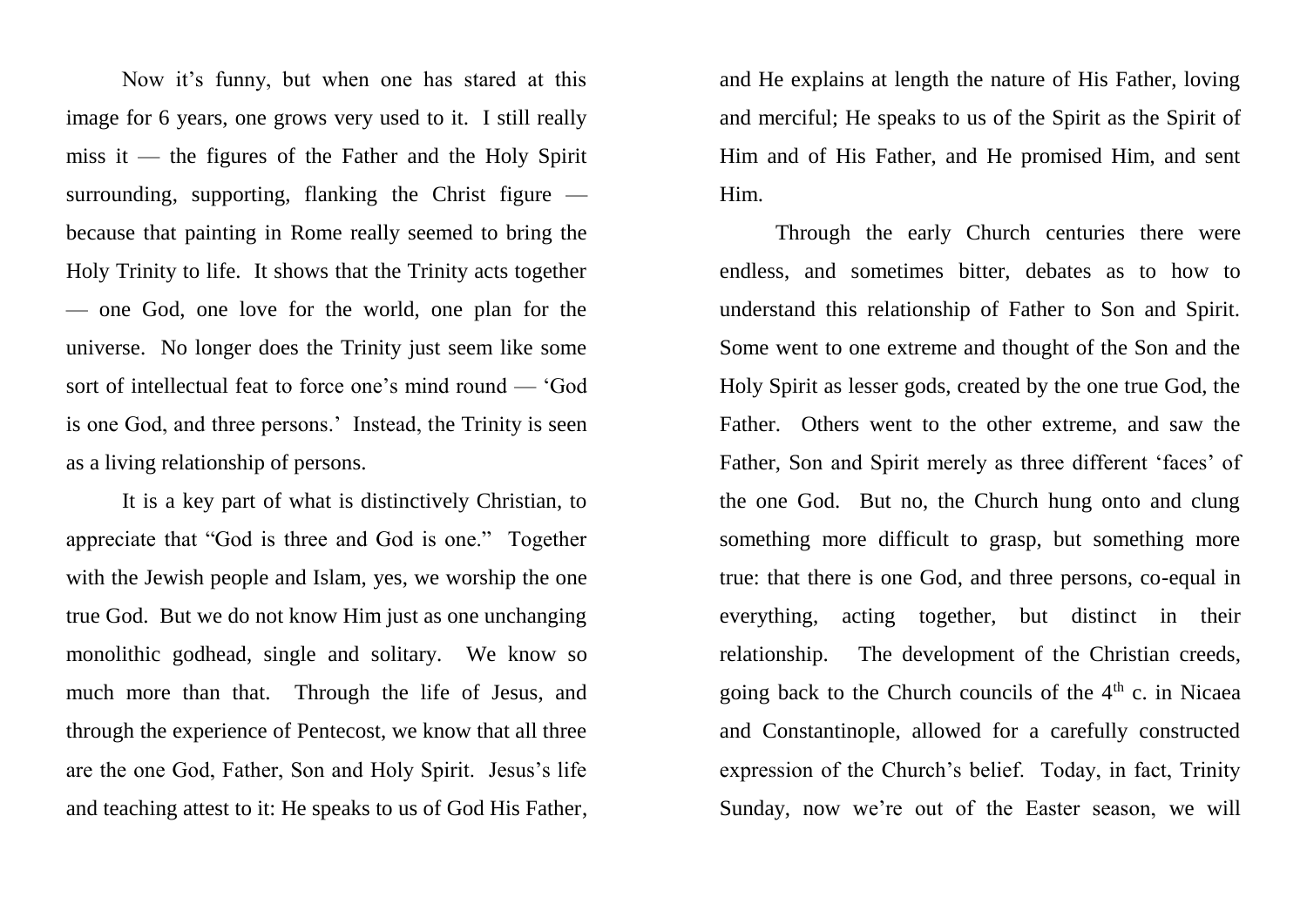resume the Sunday profession of faith using the Nicene Creed, with its fuller expression of the relationships of the  $Trinity$  — about the Son, it says, "God from God, light from light, true God from true God …"; about the Spirit it says, "the Lord, the Giver of life, who proceeds from the Father and the Son ..." — Carefully balanced phrases attempting to capture the essence of this mystery of the Holy Trinity that Jesus's own sacred teaching has led us so more deeply into.

Why? Why all these words and creeds? Why does God seem complicated when God should be utterly simple? Well, in a way it is simple. *God is love*, as St John tells us. And because love is to be shared, there has to be more than one person. God is complete in Himself, not in need of anyone else, or else He wouldn't be God. But He wouldn't be complete if He were only one person. It's this community of persons in God which demonstrates that He is love. The Father loves the Son, and the Son loves the Father, and the Holy Spirit is the fruit of that love. And they have been three-in-one for all time — happy in love.

We celebrate the Holy Trinity all the time as Catholics: every time we make the sign of the Cross, *in the name of the Father & of the Son & of the Holy* Spirit, and often in the conclusion to our prayers, *we make this prayer through Our LJC who lives …* (or at the end of the Eucharistic Prayer, *Through Him, and with Him in Him, O God Almighty Father in the unity of the Holy Spirit etc.*) we give praise to the fact that at the heart of reality, at the heart of all things is a loving personal God. This is the God who has made us and taught us through the Son of God to love Him above all things. He can say this, because He is Father, Son and Holy Spirit, in love. Let us set ourselves to love God the Holy Trinity as much as He loves us!

Trinity Sunday gives us a chance to reflect on this beautiful truth, and to anchor all the rest of our Christian year in this sublime fact: that God, the loving Trinity, perfect and utterly happy in Himself, chose freely to share His happiness, bestow His love, create a home in which His people could enjoy His benevolence. Everything we